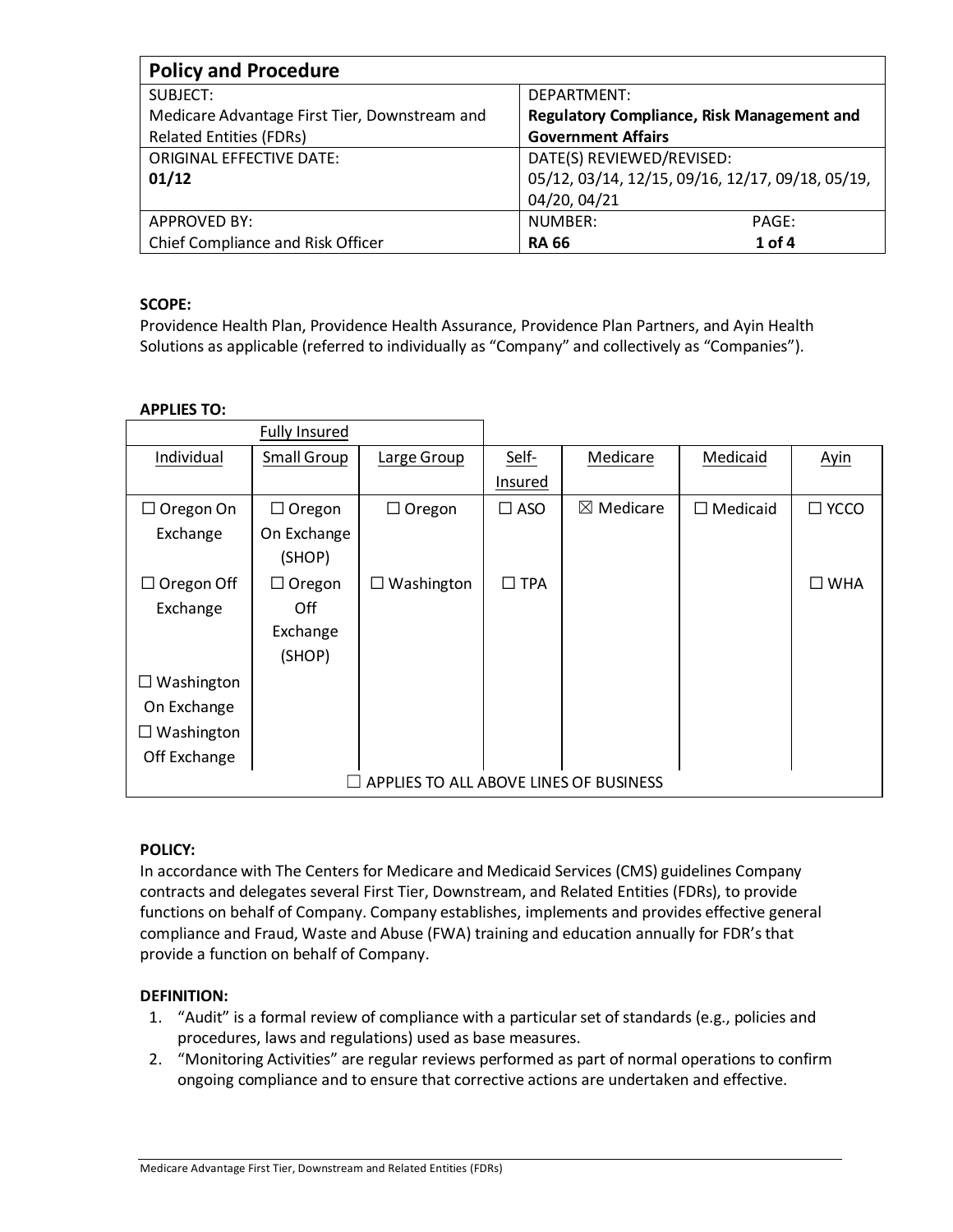| <b>Policy and Procedure</b>                   |                                                  |  |  |  |
|-----------------------------------------------|--------------------------------------------------|--|--|--|
| SUBJECT:                                      | DEPARTMENT:                                      |  |  |  |
| Medicare Advantage First Tier, Downstream and | Regulatory Compliance, Risk Management and       |  |  |  |
| <b>Related Entities (FDRs)</b>                | <b>Government Affairs</b>                        |  |  |  |
| <b>ORIGINAL EFFECTIVE DATE:</b>               | DATE(S) REVIEWED/REVISED:                        |  |  |  |
| 01/12                                         | 05/12, 03/14, 12/15, 09/16, 12/17, 09/18, 05/19, |  |  |  |
|                                               | 04/20, 04/21                                     |  |  |  |
| <b>APPROVED BY:</b>                           | NUMBER:<br>PAGE:                                 |  |  |  |
| Chief Compliance and Risk Officer             | $2$ of 4<br><b>RA 66</b>                         |  |  |  |

- 3. Delegation Program Consultant is the person that reports directly to the Manager of the Medicare Compliance Program and is responsible for the day-to-day compliance activities of the delegation oversight program.
- 4. "Medicare Advantage Compliance Program" is Companies formal program that fully describes Companies commitment to fully comply with all CMS/Federal guidelines and regulations.
- 5. FDR means First Tier, Downstream or Related Entity. First Tier Entity is any party that enters into a written arrangement, acceptable to CMS, with Company to provide administrative services or health care services to a Medicare eligible individual under the MA program or Part D program. Downstream Entity is any party that enters into a written arrangement, acceptable to CMS, with persons or entities involved with the MA benefit or Part D benefit, below the level of the arrangement between Company and a first tier entity. These written arrangements continue down to the level of the ultimate provider of both health and administrative services. Related Entity means any entity that is related to Company by common ownership or control and (1) performs some of Companies management functions under contract or delegation; (2) Furnishes services to Medicare enrollees under an oral or written agreement; or (3) Leases real property or sells material to Company at a cost of more than \$2500 during a contract period.

### **PROCEDURE:**

All contracted providers, facilities, vendors and/or delegated entities are required to abide by the Medicare Advantage Plans' Standard of Conduct and the Company's Code of Conduct, as well as all CMS laws and regulations.

As a part of the aforementioned requirements and a condition of their contract with Company, all FDRs must (if applicable to FDR):

- Comply with the Companies annual delegation process. This annual process involves completing an FDR self-assessment, training (see below) and attestations. Upon completion of this annual process, the Medicare Delegation Program Consultant will perform a risk assessment on the FDR and will set the audit and monitoring schedule.
- Complete all required Company Training and Education, including but not limited to annual Medicare Compliance Training. Medicare Compliance Training must be done upon hire of any new caregiver by the FDR and annually thereafter.
- Comply with all Company audit requests, including but not limited to, internal monitoring and auditing, outside compliance audits and CMS audits.
- Comply with all Company policies and procedures.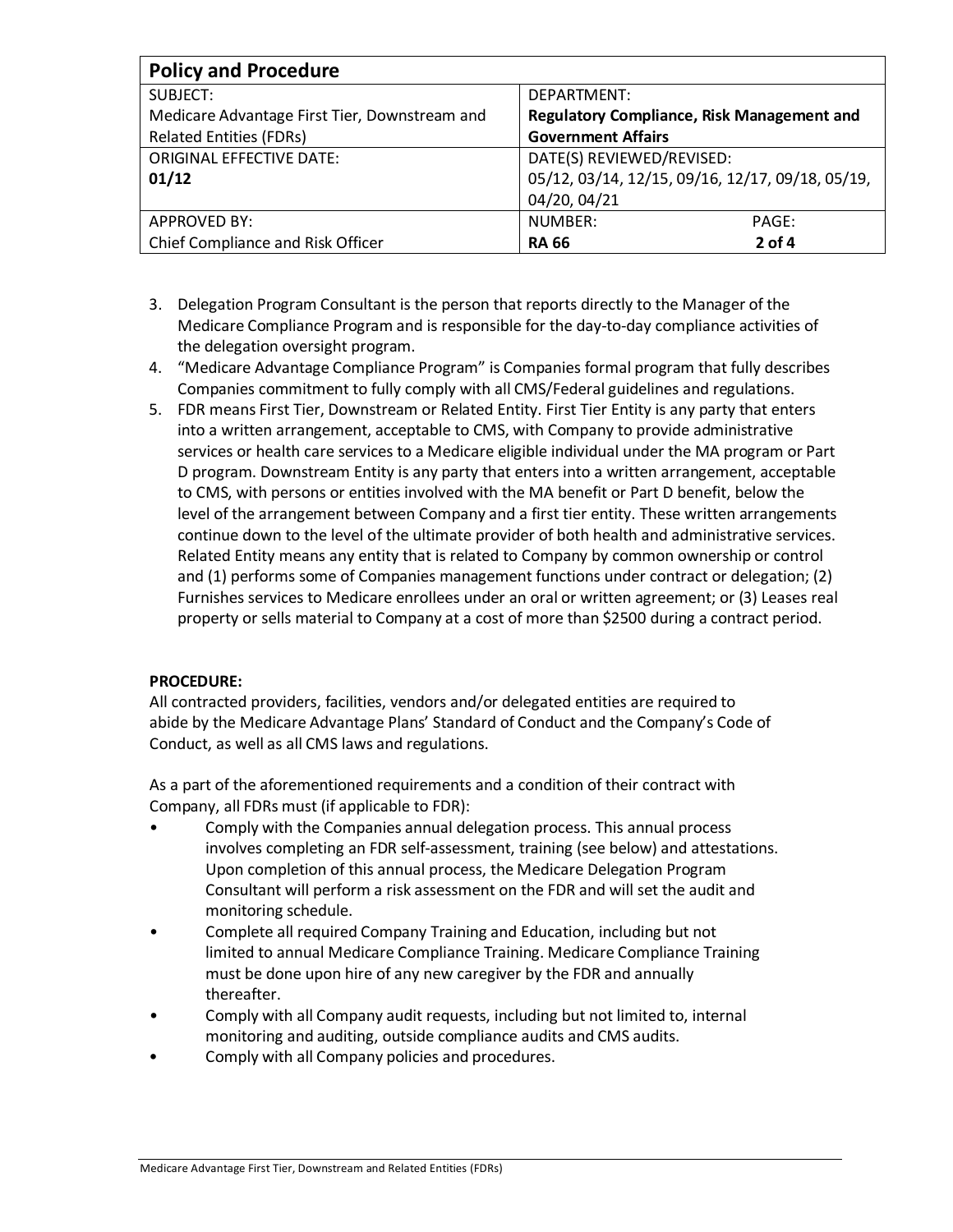| <b>Policy and Procedure</b>                   |                                                  |  |  |  |
|-----------------------------------------------|--------------------------------------------------|--|--|--|
| SUBJECT:                                      | DEPARTMENT:                                      |  |  |  |
| Medicare Advantage First Tier, Downstream and | Regulatory Compliance, Risk Management and       |  |  |  |
| <b>Related Entities (FDRs)</b>                | <b>Government Affairs</b>                        |  |  |  |
| <b>ORIGINAL EFFECTIVE DATE:</b>               | DATE(S) REVIEWED/REVISED:                        |  |  |  |
| 01/12                                         | 05/12, 03/14, 12/15, 09/16, 12/17, 09/18, 05/19, |  |  |  |
|                                               | 04/20, 04/21                                     |  |  |  |
| <b>APPROVED BY:</b>                           | NUMBER:<br>PAGE:                                 |  |  |  |
| Chief Compliance and Risk Officer             | 3 of 4<br><b>RA 66</b>                           |  |  |  |

Comply with all reporting requirements, including but not limited Company requests and/or CMS requests.

All FDR's must complete Compliance and Fraud, Waste, Abuse training and attest to Company that training is complete.

To fulfill the FDR's training requirement, the Medicare Compliance team will allow FDR's to complete Companies training or their own general compliance and Fraud, Wasteand Abuse training.

All training and education is reviewed and overseen by Company. In the instance of any non- compliance, all FDRs are subject to the enforcement of Company disciplinary actions.

Company maintains a policy of non-intimidation and non-retaliation against FDRs for good faith participation in the compliance program, including but not limited to reporting potential issues, investigating issues, conducting self- evaluations, audits and remedial actions, and reporting to appropriate officials.

In the instance of a suspected and/or potential compliance issue, all FDRs and their caregivers are required to report such issues to the Regulatory Compliance, Risk Management and Government Affairs department within Company. The Medicare Compliance Team will investigate appropriately and follow the standard processes for reported compliance issues.

There are multiple ways that an FDR may report potential non-compliance issues/concerns; through routine auditing and monitoring, contacting the Medicare Delegation Program Consultant directly, filling out the electronic webform on the FDR webpage, or by filling out the potential non-compliance external referral pdf form and sending it to Company via mail or fax.

Company expects that any FDR has determined that there has been unethical or noncompliant behavior that they notify the Company and that appropriate disciplinary action is taken.

The Medicare Delegation Program Consultant will conduct a thorough investigation for each notification received and communicate the outcome of the investigation to the Medicare Compliance Officer. The Medicare Delegation Program Consultant will then communicate the outcome of the investigation as well as any needed remediation to the business owner and delegate and will monitor until all corrective action is complete.